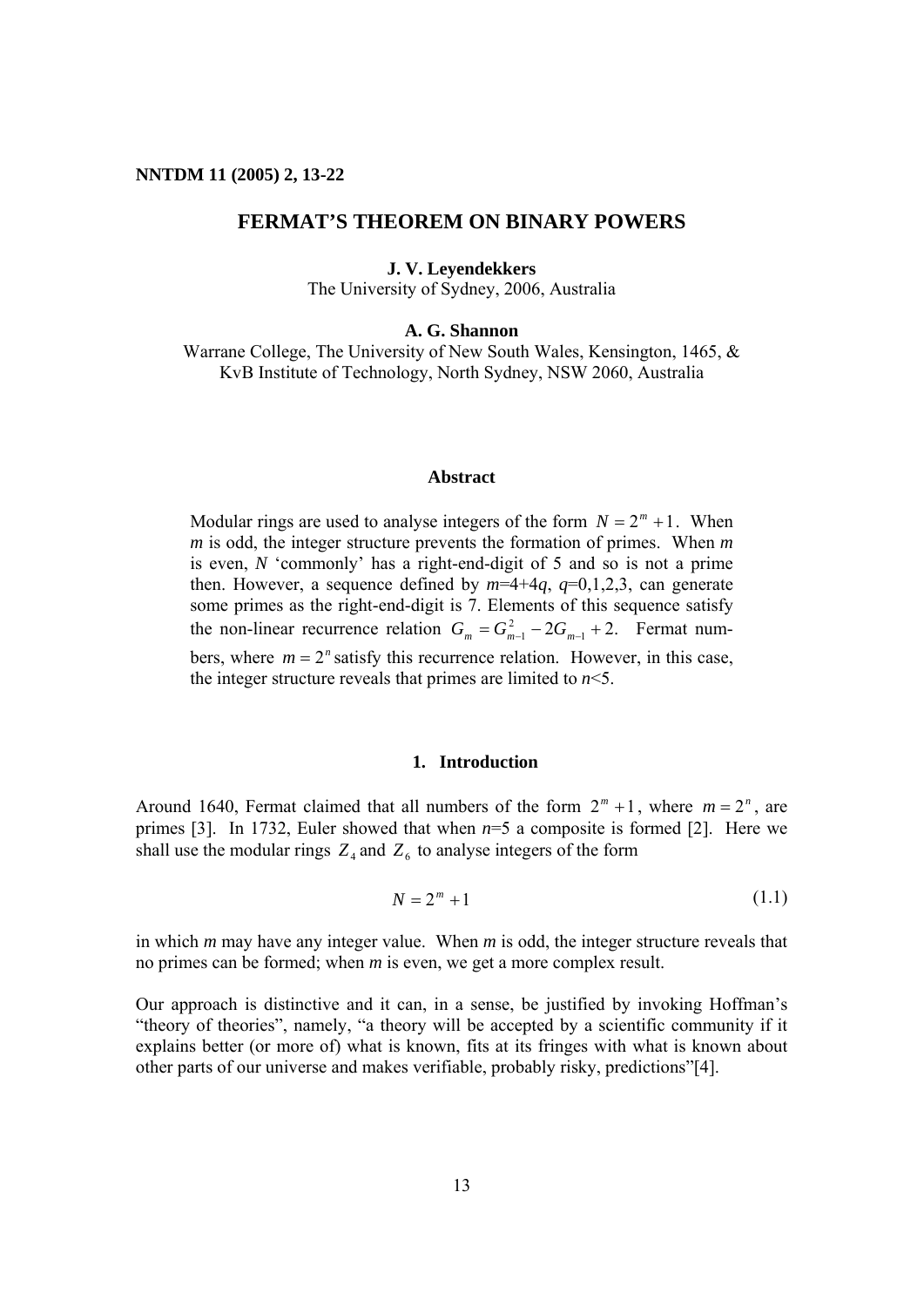#### **2. Modular Rings**

These have been discussed in detail elsewhere [5,6] so that only a summary is given here.

 $Z_4$ : Integers in this ring have the form  $(4r_i + 1)$ , with the class represented by  $\bar{i}_4$ . Even integers ∈  $\{0_4,2_4\}$ , the latter class having no powers. Odd integers ∈  $\{1_4,3_4\}$ , the latter class having no even powers, while integers in the former class equal a sum of squares.

*Z*<sub>6</sub>: Integers in this ring have the form  $(6r_i + (i-3))$ , with the class represented by  $\bar{i}_6$ (Table 1). When 3|N, integers  $\in$   $\{36 \, (even\, N), 66 \, (odd\, N)\}$ . There are no even powers in  $\overline{5}_6$  (even *N*) or in  $\overline{2}_6$  (odd *N*). Any odd *N* that equals a sum of squares is found in  $\overline{2}_6$  $(6r_2 - 1, with r_2 odd)$  and in  $\overline{4}_6 (6r_4 + 1, with r_4 even)$ .

| $Class \rightarrow$ | 16 | $\angle 6$ | $\mathfrak{26}$ | ┱ჿ | 96 |    |
|---------------------|----|------------|-----------------|----|----|----|
| Row                 |    |            |                 |    |    |    |
|                     | -2 |            |                 |    |    |    |
|                     |    |            |                 |    |    |    |
|                     | 10 |            |                 |    | 14 |    |
|                     | 16 | . –        | 18              | 19 | 20 | 21 |
|                     | 22 | 23         | 24              | 25 | 26 | 27 |
|                     | 28 | 29         | 30              |    | 32 | 33 |
|                     | 34 | 35         | 36              |    | 38 | 39 |

Table 1:  $Z_6$  Structure

The relationship between  $Z_4$  and  $Z_6$  is summarised in Table 2.

| <b>Modular Ring</b> | Class          | Row                           | Class          | Row                                         |
|---------------------|----------------|-------------------------------|----------------|---------------------------------------------|
| $Z_4$               | 14             | $r_{\scriptscriptstyle 1}$    | 3 <sub>4</sub> | $r_{\rm a}$                                 |
| $Z_{6}$             | 2 <sub>6</sub> | $r_2 = \frac{1}{3}(2r_1 + 1)$ | 2 <sub>6</sub> | $r_2 = \frac{2}{3}(r_3 + 1)$                |
|                     |                | r, odd                        |                | r, even                                     |
|                     | 4 <sub>6</sub> | $r_4 = \frac{2}{3} r_1$       | 4 <sub>6</sub> | $r_4 = \frac{1}{3}(2r_3 + 1)$               |
|                     |                | $r_{4}$ even                  |                | $r_4$ odd                                   |
|                     | 66             | $r_6 = \frac{1}{3}(2r_1 - 1)$ | 66             | $r_6 = \frac{2}{3}r_3$<br>$r_6$ odd or even |
|                     |                | $r_6$ odd or even             |                |                                             |

Table 2: Relationship between  $Z_4$  and  $Z_6$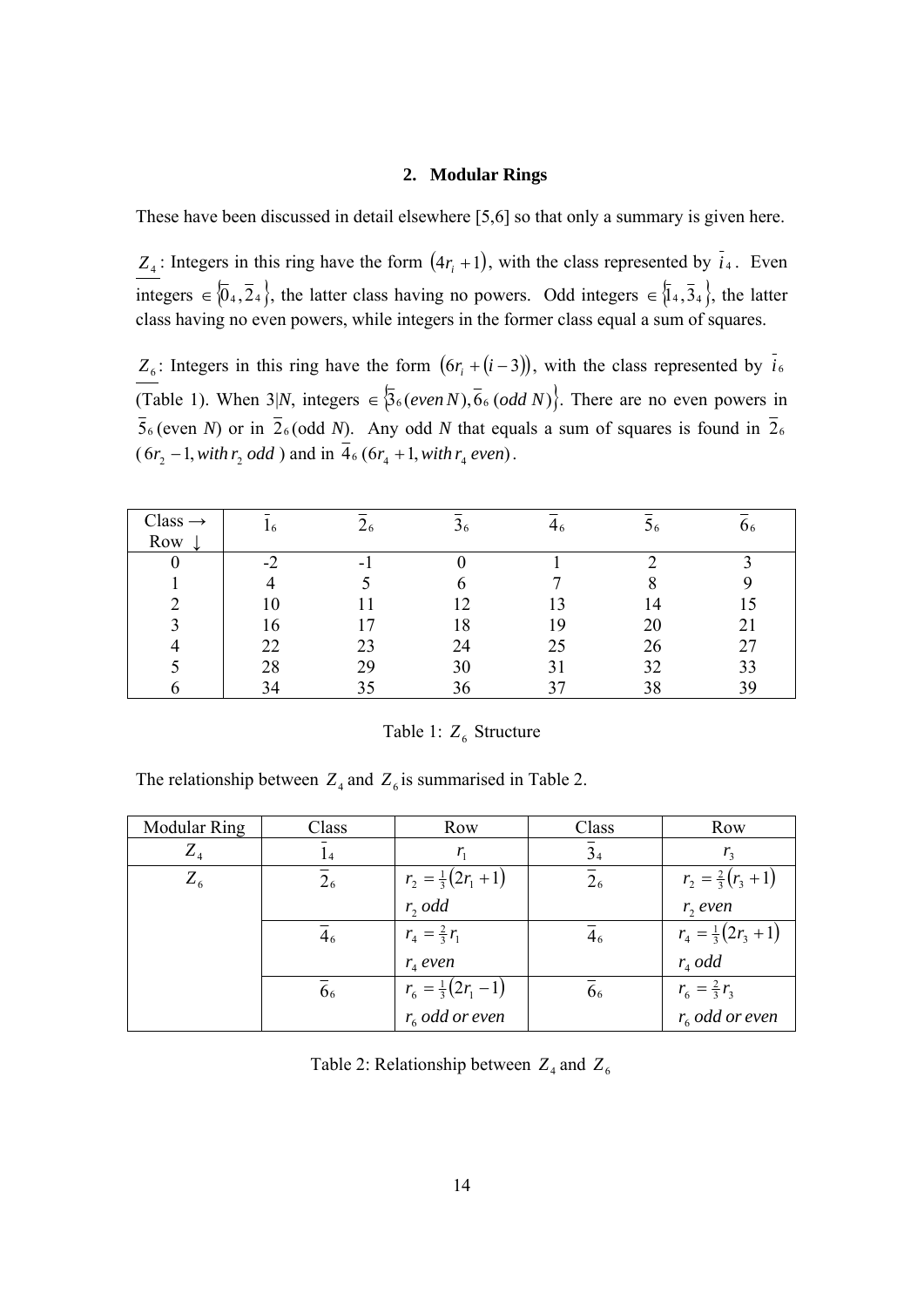#### **3.** *N* **as a Function of** *m*

(a) *m* odd.

When *m* is odd,  $2^m \in \bar{5}_6 \left( 6r_5 + 2, with (r_5)_j - (r_5)_{j-1} - (2^{j-1})^2 \right)$ , so that  $N \in \bar{6}_6$  (the next Class in Table 1); hence, 3|*N* and *N* can never be prime.

## (b) *m* even;  $m \neq 2^n$ .

In this case,  $2^m \in \mathbb{I}_6$ , so that  $N \in \mathbb{Z}_6$  ( $6r_2 - 1$ ). If we consider the right-end-digits (REDs, indicated by an asterisk superscript), then when

$$
(2m)* = 4,
$$
  

$$
(2m + 1)* = 5,
$$

So that except for *m*=2, all such integers will be composite. Furthermore,

$$
\left(2^m\right)^* = 6
$$

occurs and *N*\*=7 which could indicate a prime or a composite. In  $Z_4$ ,  $N = \overline{0}_4 + \overline{1}_4 = \overline{1}_4$ , so that  $N \in \overline{1}_4$ .

In  $Z_6$ , only Class  $\bar{1}_6$  contains even powers (for even integers), and 3 || *N*, so that  $N \in \bar{Z}_6$ 

and the row in Table 2 must be odd. Thus  $r_2^* = 3$  when  $(2^m)^* = 6$ .

These integers can be in either of two series like the Fermat numbers. The principal series has *m*=4+4*q*, but the sub-series is given by

$$
m_j = 2m_{j-1}.
$$
 (3.1)

For example, the Fermat numbers obviously satisfy (3.1) Series where  $m_i = a \times 2^{j-1}$ 

satisfy

$$
X_{m_j} = X_{m_{j-1}}^2 - 2X_{m_{j-1}} + 2.
$$
 (3.2)

For example, for

$$
\begin{aligned} \n\{F_m : m_j = 1 \times 2^{j-1}\}, \\ \n\{G_m : m_j = 12 \times 2^{j-1}\}, \\ \n\{H_m : m_j = 20 \times 2^{j-1}\}, \n\end{aligned}
$$

we have

$$
(2^{ax2^{j-1}}+1)^2-2(2^{ax2^{j-1}}+1)+2=2^{ax2^j}+1.
$$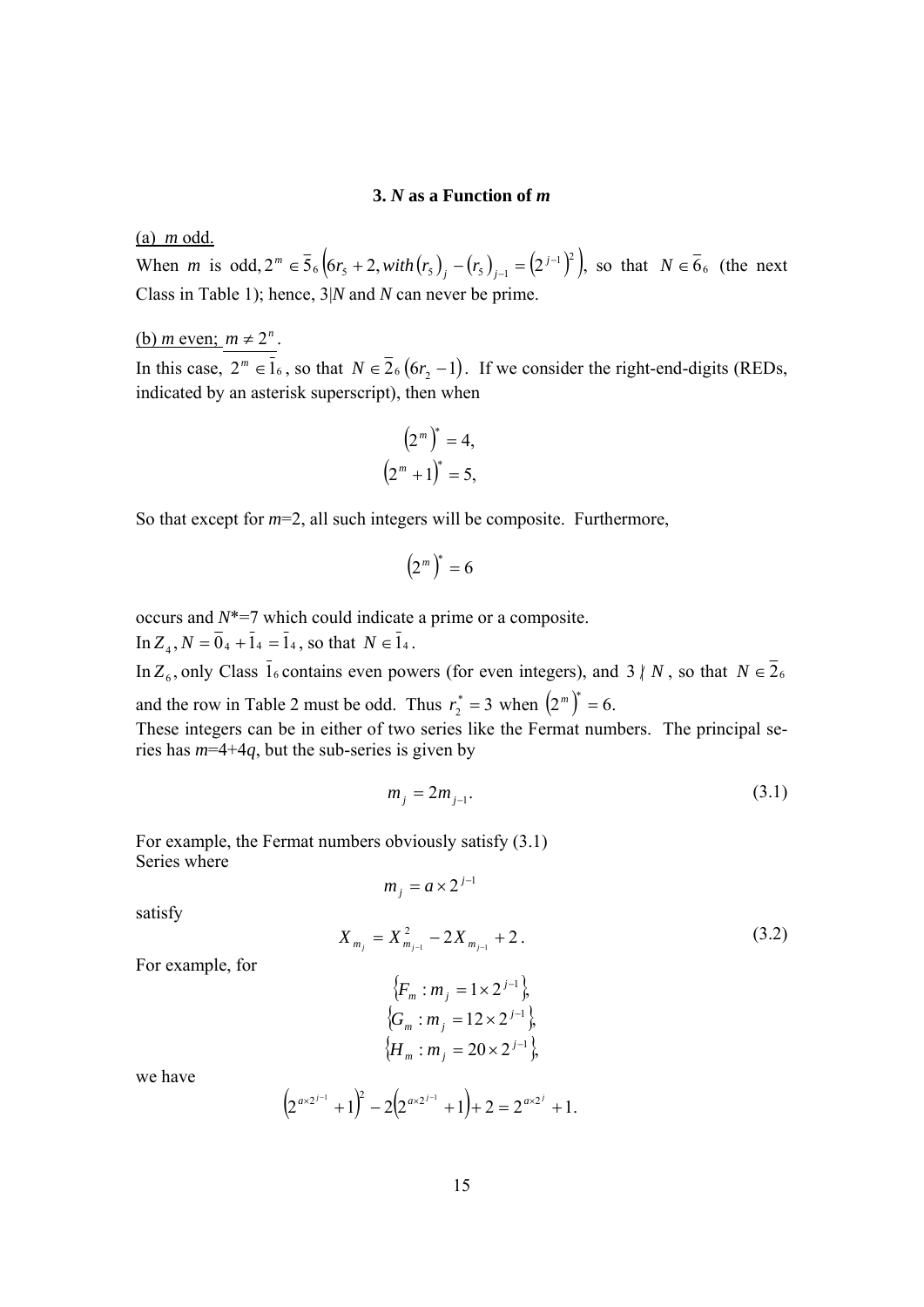These types of integers, when composite, have factors of the form

$$
(N_1 \times 2^{\omega} + 1)(N_2 \times 2^{\omega} + 1)
$$

For example, for 
$$
\{G_m\}
$$
,  $m_1 = 12$ ,  
\n
$$
N = 2^{12} + 1 (= 4097)
$$
\n
$$
= 2^4 (2^8) + 1
$$
\n
$$
= 2^4 (15 \times 2^4 + 1 \times 2^4) + 1
$$
\n
$$
= (1 \times 2^4 + 1)(15 \times 2^4 + 1) = (17 \times 241);
$$

or, with  $m_2 = 24$ ,

$$
N = 2^{24} + 1(= 16777217)
$$
  
= 2<sup>5</sup>(2<sup>19</sup>) + 1  
= 2<sup>5</sup>(2<sup>14</sup> × 2<sup>5</sup>) + 1  
= 2<sup>5</sup>(16384 × 2<sup>5</sup>) + 1  
= 2<sup>5</sup>(3 × 5 × 1081 × 2<sup>5</sup> + 169 × 2<sup>5</sup>) + 1  
= (3 × 2<sup>5</sup> + 1)(5405 × 2<sup>5</sup> + 1)  
= 97 × 172961).

In general then, with two factors,

$$
N = (N_1 2^{\omega} + 1)(N_2 2^{\omega} + 1)
$$
  
=  $2^{\omega} (N_1 N_2 2^{\omega} + (N_1 + N_2)) + 1$   
=  $2^{2\omega} (N_1 N_2 + (N_1 + N_2)2^{-\omega}) + 1$   
=  $2^{2\omega} (2^{m-2\omega}) + 1,$  (3.5)

where

$$
2^{m-2\omega} = N_1 N_2 + (N_1 + N_2) 2^{-\omega}.
$$
\n(3.6)

These relationships will be discussed in more detail in Section 4.

(c) *m* even;  $m = 2^n$ . In the Fermat series,  $m = 2<sup>n</sup>$ , so that

$$
F_n = F_{n-1}^2 - 2F_{n-1} + 2. \tag{3.7}
$$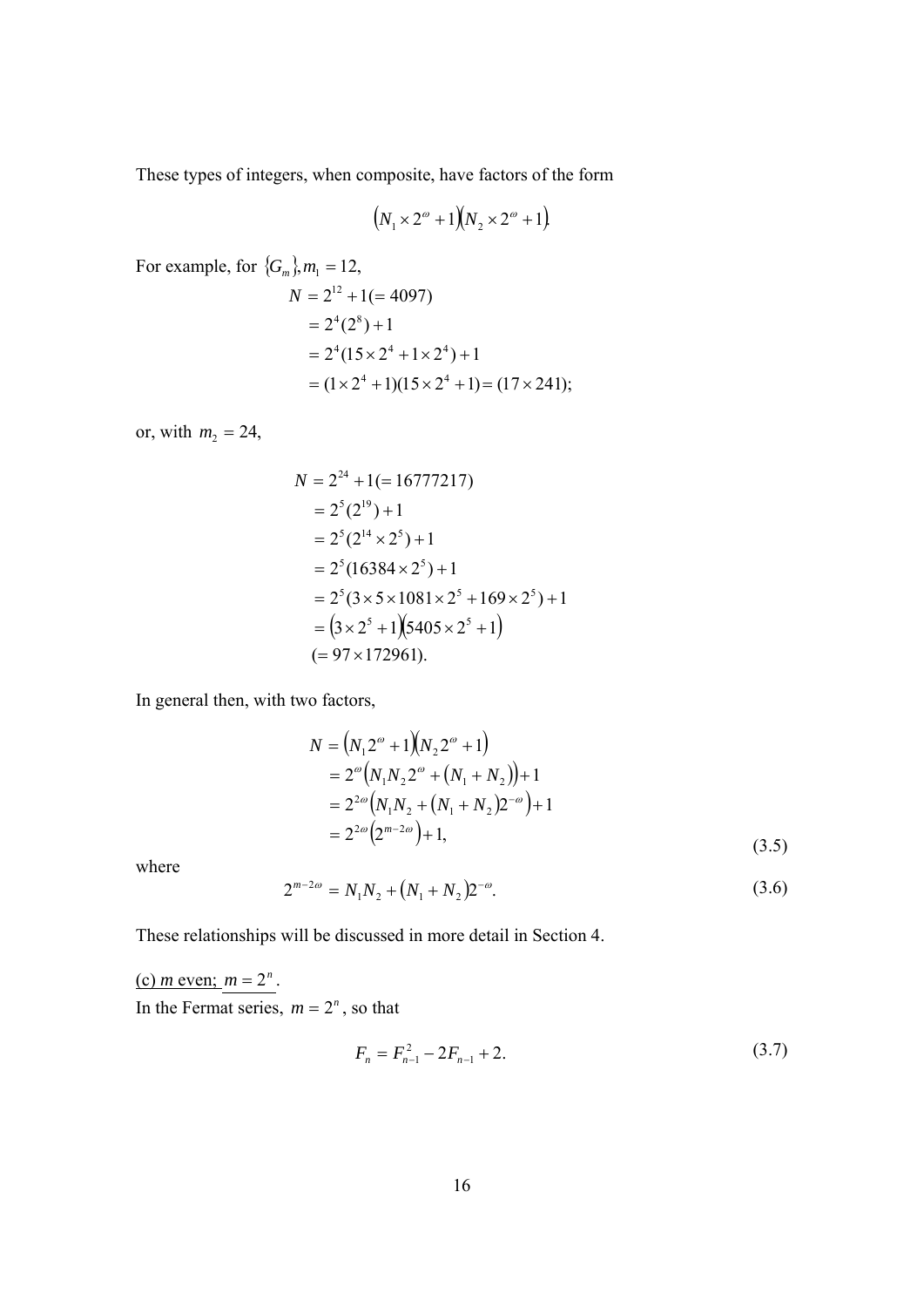#### **3. Factor Structure**

 $F_n \in \overline{1}_4 \subset Z_4$ ,  $F_n \in \overline{2}_6 \subset Z_6$  so that from Section 3(b):

 $= 2^{14} (262144) + 1$ 

 $= 2^{32} + 1;$ 

$$
F_n = (N_1 2^{\omega} + 1)(N_2 2^{\omega} + 1)
$$
  
\n
$$
F_5 = (5 \times 2^7 + 1)(3 \times 17449 \times 2^7 + 1)
$$
  
\n
$$
= 2^{14}(15 \times 17449 + 409) + 1
$$
\n(4.1)

and

so that

$$
F_6 = (3 \times 357 \times 2^8 + 1)(262814145745 \times 2^8 + 1)
$$
  
=  $2^{16}$  (3 × 357 × 5 × 52562829149 + 1026617761) + 1  
=  $2^{16}$  (281474976710656) + 1  
=  $2^{64}$  + 1.

On the other hand, suppose

$$
F_4 = (N_1 2^{\omega} + 1)(N_2 2^{\omega} + 1), \omega \in \{6, 7\}.
$$

 $2^{12}(N_1N_2+N_3)+1$ 

 $N_1 N_2 + N$ 

 $= 2^{12}(N_1N_2+N_3)+$ 

12

 $1<sup>1</sup>$  2  $1<sup>1</sup>$  3

When  $\omega = 6$ ,

$$
F_4 = 2^6 \Big( N_1 N_2 \times 2^6 + N_1 + N_2 \Big) + 1
$$

and so

$$
N_1 N_2 + N_3 = 2^4.
$$

Obviously,  $N_1N_2$ ,  $N_3$  < 16 and are all odd, and  $(N_1 + N_2) \ge 64$ , so that the  $f(N_1, N_2)$  cannot fit  $F_4$  which is, in fact, a prime. In Table 3,  $\omega \in \{n+2, n+3; n \neq 9, 15\}$ .

|    | <b>Some factors of Fermat numbers</b>                                 |
|----|-----------------------------------------------------------------------|
|    | $(37 \times 2^{16} + 1)$                                              |
| 11 | $(39 \times 2^{13} + 1)(119 \times 2^{13} + 1)$                       |
| 12 | $(7 \times 2^{14} + 1)(397 \times 2^{16} + 1)(973 \times 2^{16} + 1)$ |
| 15 | $(579 \times 2^{21} + 1)$                                             |
| 18 | $(13 \times 2^{20} + 1)$                                              |
| 23 | $(5 \times 2^{25} + 1)$                                               |
| 36 | $(5 \times 2^{39} + 1)$                                               |
| 8  | $(3 \times 2^{41} + 1)$                                               |
| 73 | $(5 \times 2^{75} + 1)$                                               |

Table 3: Some factors of Fermat Numbers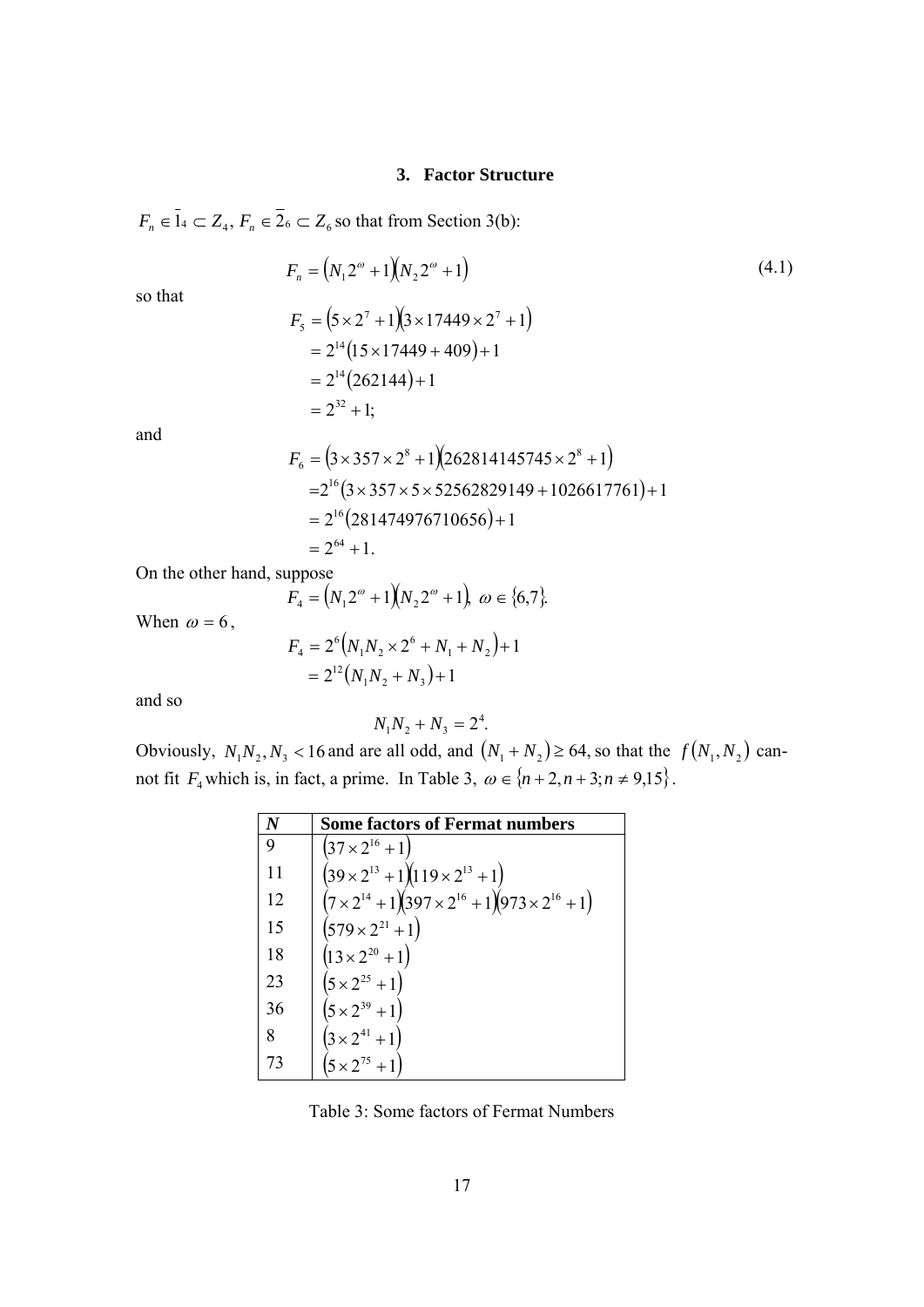# **5. Rows of Composites in**  $Z_6$

When  $N \in Z_6$  ( $\supset F_n$ ) the row  $R_2$  is given by [8,9]:

$$
R_2 = R' + pt. \tag{5.1}
$$

*t*=0,1,2,3,…,*p* is the smallest factor of *N* and

or

$$
R' = \frac{1}{3} \left( \frac{1}{2} \left( p^2 + 1 \right) + 2 p \right), \ p \in \overline{4}_6,
$$

 $\left(\frac{1}{2}(p^2+1)+p\right), p \in \overline{2}_6$  $R' = \frac{1}{3} \left( \frac{1}{2} \left( p^2 + 1 \right) + p \right), p \in 26,$ 

with

$$
F_n = 2^{2^n} + 1
$$
  
= 6r<sub>2</sub> - 1,  

$$
r_2 = \frac{1}{3} (2^{2^n - 1} + 1)
$$

and, as noted above,

$$
r_2^* = 3, F_n^* = 7.
$$

 $r_2 = R_2^2$ 

When  $F_n$  is composite,

so that

$$
2^{2^{n}-1} + 1 = \frac{1}{2}(p^{2} + 1) + kp + 3pt,
$$
\n(5.2)

with  $k=1$  or 2 depending on the class of  $p$ . With

$$
F_n = pM,
$$

*p* being the smallest factor,

$$
t=\tfrac{1}{6}(M-p-2k).
$$

Obviously,  $M>(p+2)$  or  $(p+4)$  for positive *t*. The range of permissible *p* increases sharply as  $F_n$  increases (Table 4), so that *t* integer is more achievable as *n* increases.

| п | Limit of prime range |
|---|----------------------|
|   |                      |
|   |                      |
|   |                      |
|   | 257                  |
|   | 65537                |
|   | 4294967307           |

Table 4: Prime range limits for  $F_n$  factors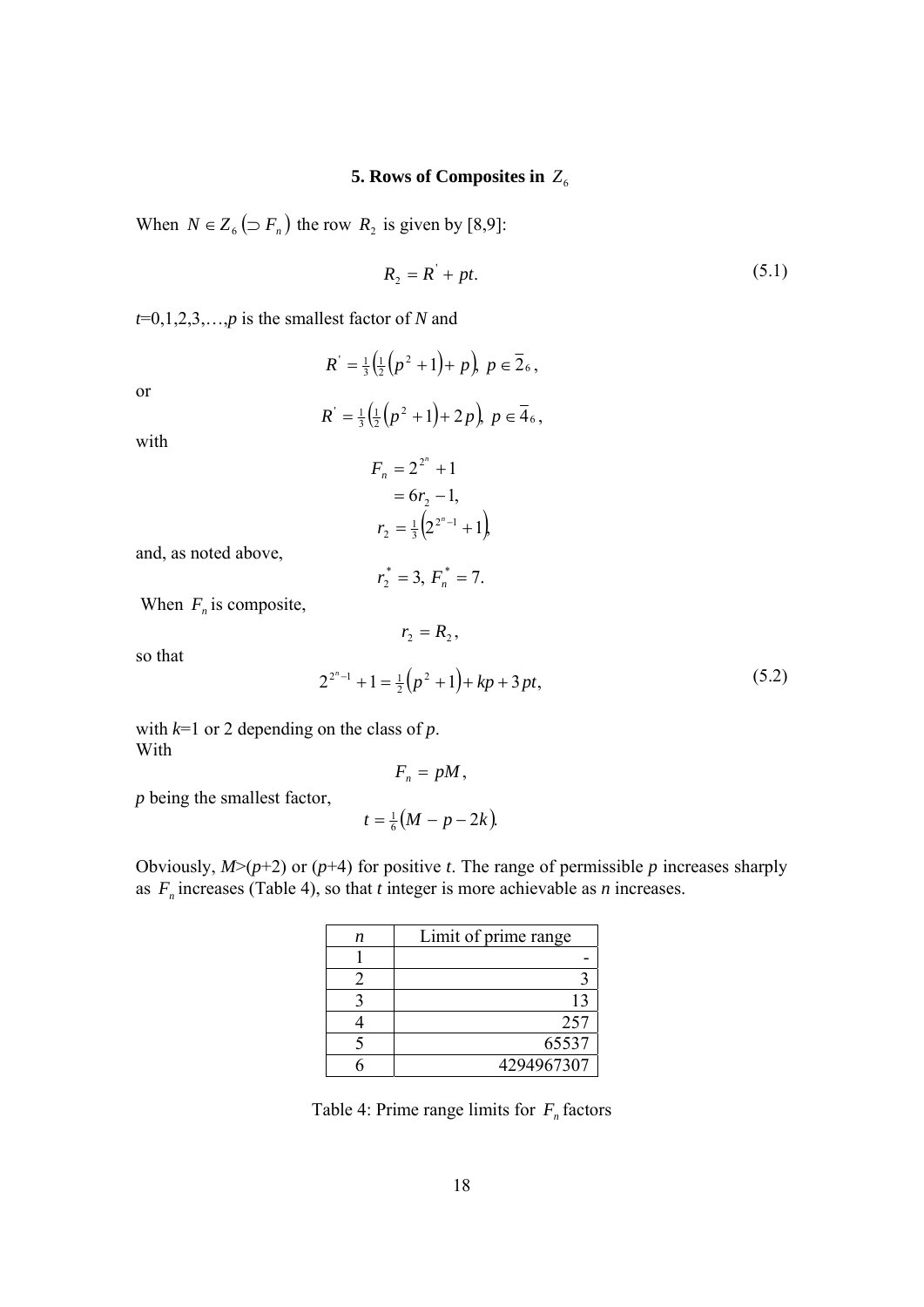| $n*$ | †*       |
|------|----------|
|      | 4,9      |
|      | 2,7      |
|      | 4,9      |
|      | 2,7      |
|      | 2,7      |
|      | $_{0,5}$ |
|      | 2,7      |
|      | 0,5      |

Table 5: The RED characteristics

For *n*=5, the smallest factor is 641, and *M*=6700417. Since 641=(6x107-1),  $p \in \overline{2}_6$  and  $k=1$ ; thus

$$
t = \frac{1}{6}(6700417 - 641 - 2)
$$
  
= 1116629,

whereas, for *n*=6, the smallest factor is 274177=(6x45696+1), so  $p \in \overline{4}_6$  and  $k=2$ . This yields *t*=11213403506090.

### **6. Sums of Squares**

Fermat proposed, and Euler proved, that a prime, *p*, which satisfies

$$
p = 4r_1 + 1\tag{6.1}
$$

is a sum of squares:

$$
p = x^2 + y^2 \tag{6.2}
$$

in which  $(x, y)$  is unique. This result follows very simply from the integer structure. In  $Z_4$ , only  $\bar{0}_4 \subset Z_4$  contains powers of even integers and only  $\bar{1}_4 \subset Z_4$  contains even powers of odd integers. Hence with *x* odd and *y* even

$$
p = \bar{1}_4 + \bar{0}_4 = \bar{1}_4, \tag{6.3}
$$

so that  $\overline{3}_4$  primes can never be a sum of squares.

The uniqueness of these square pairs has been shown previously [9]. Composites can also have a unique  $(x, y)$  pair but in this case *x* and *y* have a common factor.

In  $Z_6$ , the  $\bar{1}_4$  primes appear in both  $\bar{2}_6$  and  $\bar{4}_6$ , but they are identified by the parity of the rows (Table 2). Since  $F_n \in \{1, 26\}$  (with odd row)

$$
F_n = x^2 + y^2. \tag{6.4}
$$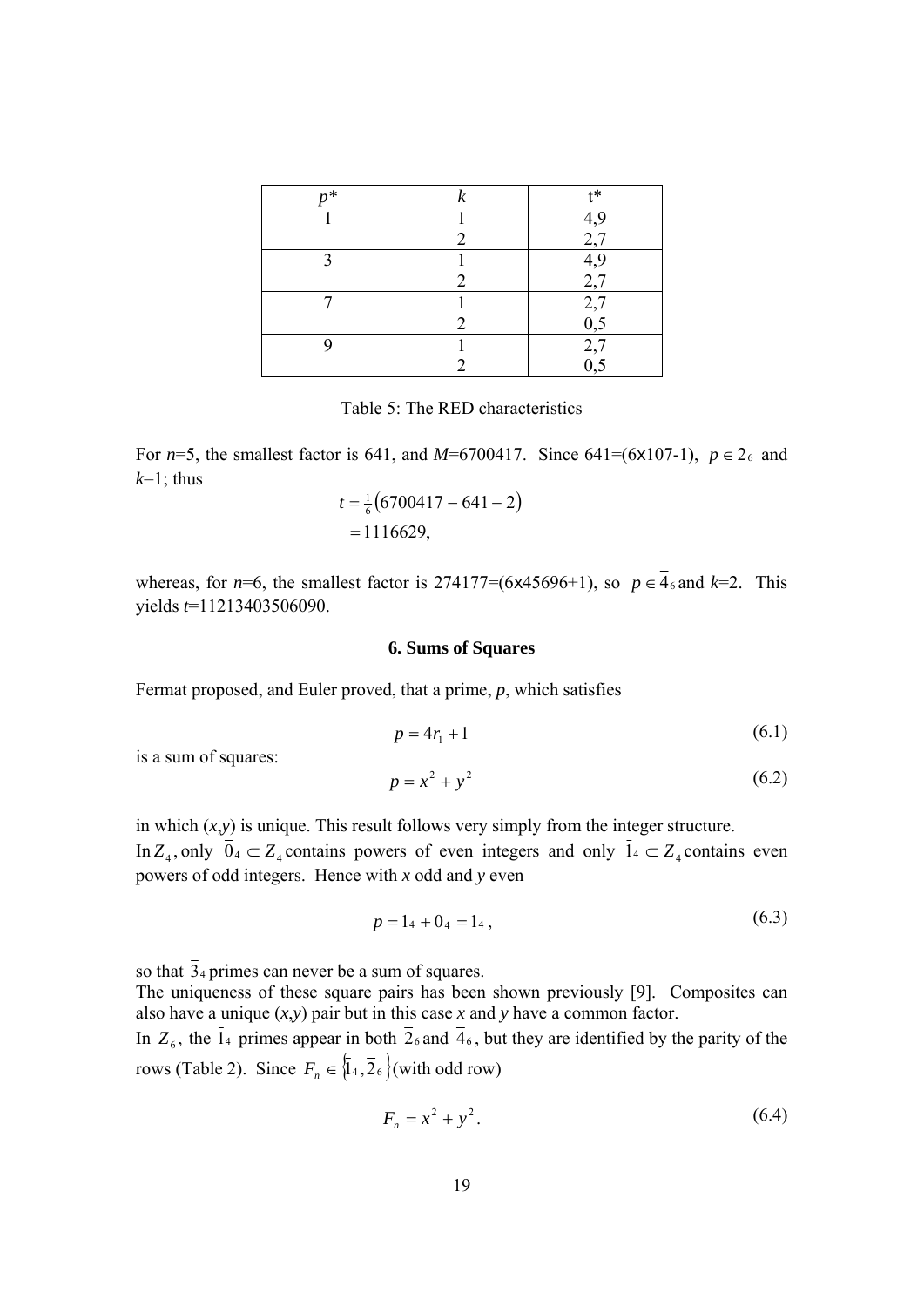When  $F_n$  is prime the  $(x,y)$  couple is unique as noted above. All  $F_n$  have the  $(x,y)$  couple  $(1, 2^{2^{n-1}})$  and as  $F_n$  increases, the probability of finding a value for *x*, other than 1, increases greatly (Table 6).

| n                      | $F - 1$    | (x,y)          |
|------------------------|------------|----------------|
|                        |            | (1,2)          |
|                        | 16         | (1,4)          |
| $\mathbf{\mathcal{R}}$ | 256        | (1,16)         |
|                        | 65536      | (1,256)        |
|                        | 4294967296 | (1,65536)      |
|                        |            | (20449, 62264) |

Table 6: (*x*,*y*) pairs

### **7. Final Comments**

Fermat's numbers belong to a subgroup where  $N = 2<sup>m</sup> + 1$ , with *m* even. This subgroup has the lowest initial values for *m* (1,2,4,8,16) which permits primes to be formed; (*m*=12 is the starter for another group, (all composites)). The general series with  $m=4+4q$ (*q*=0,1,2,3,…) is essentially a composite-forming series, and Fermat's assumption of prime generation is only true for lowest *m*. The factors of the general series have the form  $N \times 2^{\omega} + 1$  as shown in Table 3 for the Fermat numbers. Generally  $\omega \in \{n+2, n+3\}$ : it would be of interest to determine why these values apply.

Composite status can be investigated from the characteristic row functions for composites. All  $F_n \in \bar{1}_4$  which is equivalent to  $\bar{2}_6$  with odd row. Hence  $F_n$  equals a sum of squares  $(x^2 + y^2)$  in which *x* is always unity for primes; when  $F_n$  is composite, *x* has other values as well, the number of such values depending on the number of factors. (The values of *y* change accordingly.) Since

$$
F_n = \begin{cases} F_{n-1}^2 - 2F_{n-1} + 2 & or \\ F_0 F_1 F_2 F_3 ... F_{n-1} + 2. \end{cases}
$$

the factors may be described by  $F_n$  functions. For example,

$$
F_5 = \left(\frac{1}{2}\left(F_1F_3 - F_0\right)\right)\left(F_0\left(\left(F_3 - 1\right)\left(2F_2F_3 - \frac{1}{2}F_0^3\right)\right) + 1\right) \tag{7.1}
$$

A sum may also represent  $2^m + 1$ , that is

$$
2^{m} + 1 = 3 + \sum_{j=1}^{m-1} 2^{j}, \, m \ge 1. \tag{7.2}
$$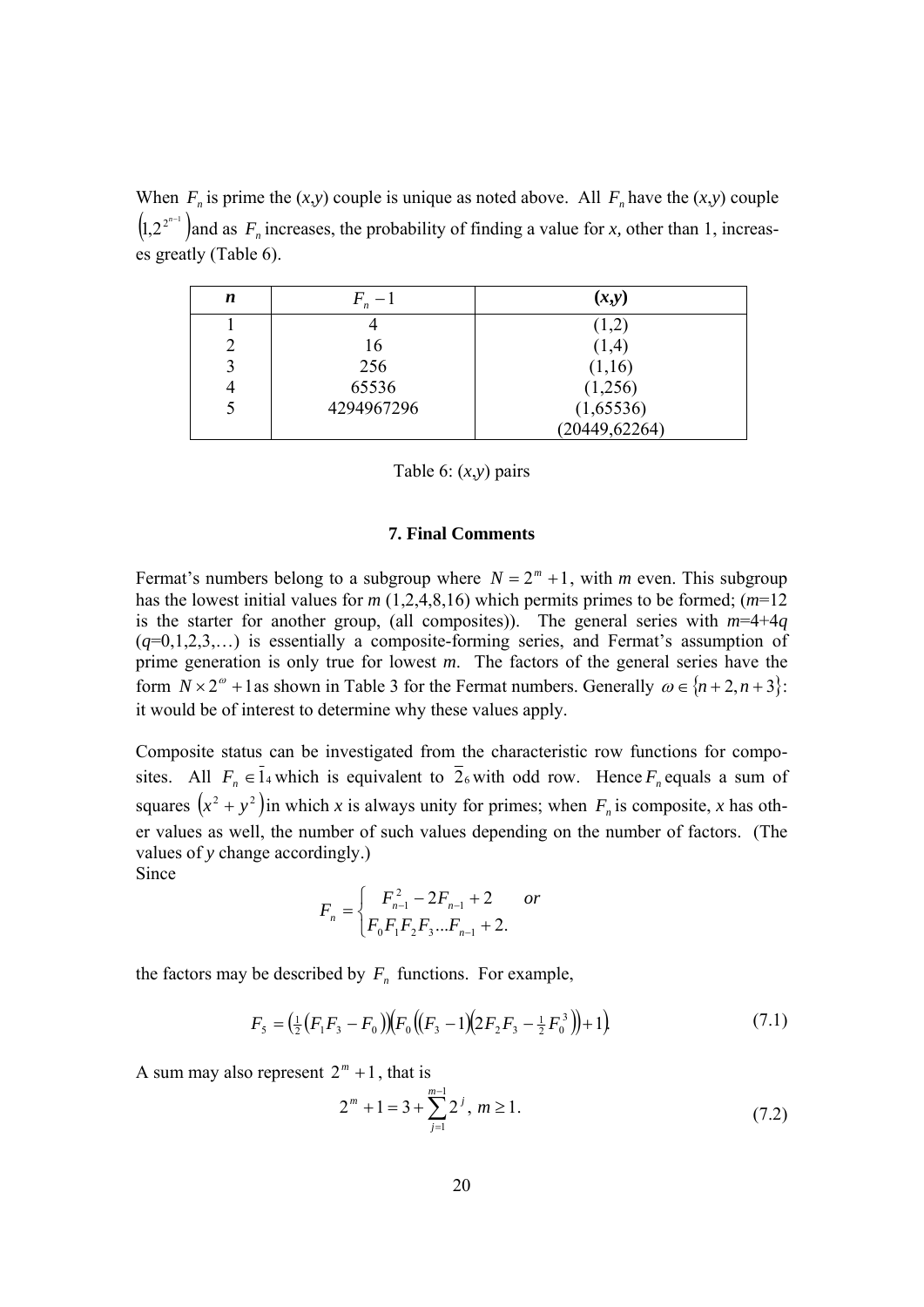According to Pepin's Theorem [10], a necessary and sufficient condition for

$$
F_n = 2^{2^n} + 1, n \ge 1,
$$
  

$$
3^{2^{2n-1}} \equiv -1 \pmod{F_n}
$$
 (7.3)

to be a prime is that

This theorem has been used to test the primality of  $F<sub>n</sub>$  up to  $n=22$ . All values are composite when *n*>4. (See Table 4 in [11] for a list of prime factors of Fermat numbers.) We note in conclusion though that we are primarily expounding another theoretical insight into an old problem in contrast to the more fashionable computational approaches. In the words of Odifreddi [10]: "As is often the case with technology, many changes are for the worse, and the mathematical applications of the computer are no exception. Such is, for example, the case when the computer is used as an *idiot savant*, in the anxious and futile search for ever larger prime numbers"!

Conway and Guy [1] consider Fermat numbers to the base 10 as well as to the base 2. They also mention that Gauss proved "the surprising fact that if *p* is a Fermat prime, then a regular polygon with *p* sides can be constructed with ruler and compass, using Euclid's rules… It's said that Gauss requested that a regular 17-gon be inscribed on his tombstone. This wasn't done, but there is a regular 17-gon on a monument to Gauss in Braunschweig" (the location of the 11<sup>th</sup> International Research Conference on Fibonacci Numbers and Their Applications in 2004).

#### **References**

- 1. John H Conway & Richard K Guy, *The Book of Numbers*. New York: Copernicus, 1996.
- 2. L. Euler, *Opera Omnia*. Leipzig: Teubner, 1911.
- 3. G.H. Hardy & E.M. Wright, *An Introduction to the Theory of Numbers*. 3rd edition. London & New York: Oxford University Press, 1954.
- 4. Roald Hoffmann. Why Buy That Theory? *American Scientist*, **91(1)** (2003): 9-11.
- 5. J.V. Leyendekkers, J.M. Rybak & A.G. Shannon, Integer Class Properties Associated with an Integer Matrix. *Notes on Number Theory & Discrete Mathematics*. **1 (2)** (1995): 53-59.
- 6. J.V. Leyendekkers, J.M. Rybak & A.G. Shannon, Analysis of Diophantine Properties Using Modular Rings with Four and Six Classes. *Notes on Number Theory & Discrete Mathematics*. **3 (2)** (1997): 61-74.
- 7. J.V. Leyendekkers, J.M. Rybak & A.G. Shannon, The Characteristics of Primes and Other Integers within the Modular Ring  $Z_4$  and in Class 14. *Notes on Number Theory & Discrete Mathematics*. **4 (1)** (1998): 1-17.
- 8. J.V. Leyendekkers & A.G. Shannon, The Analysis of Twin Primes within  $Z_6$ . *Notes on Number Theory & Discrete Mathematics*. **7(4)** (2001): 115-124.